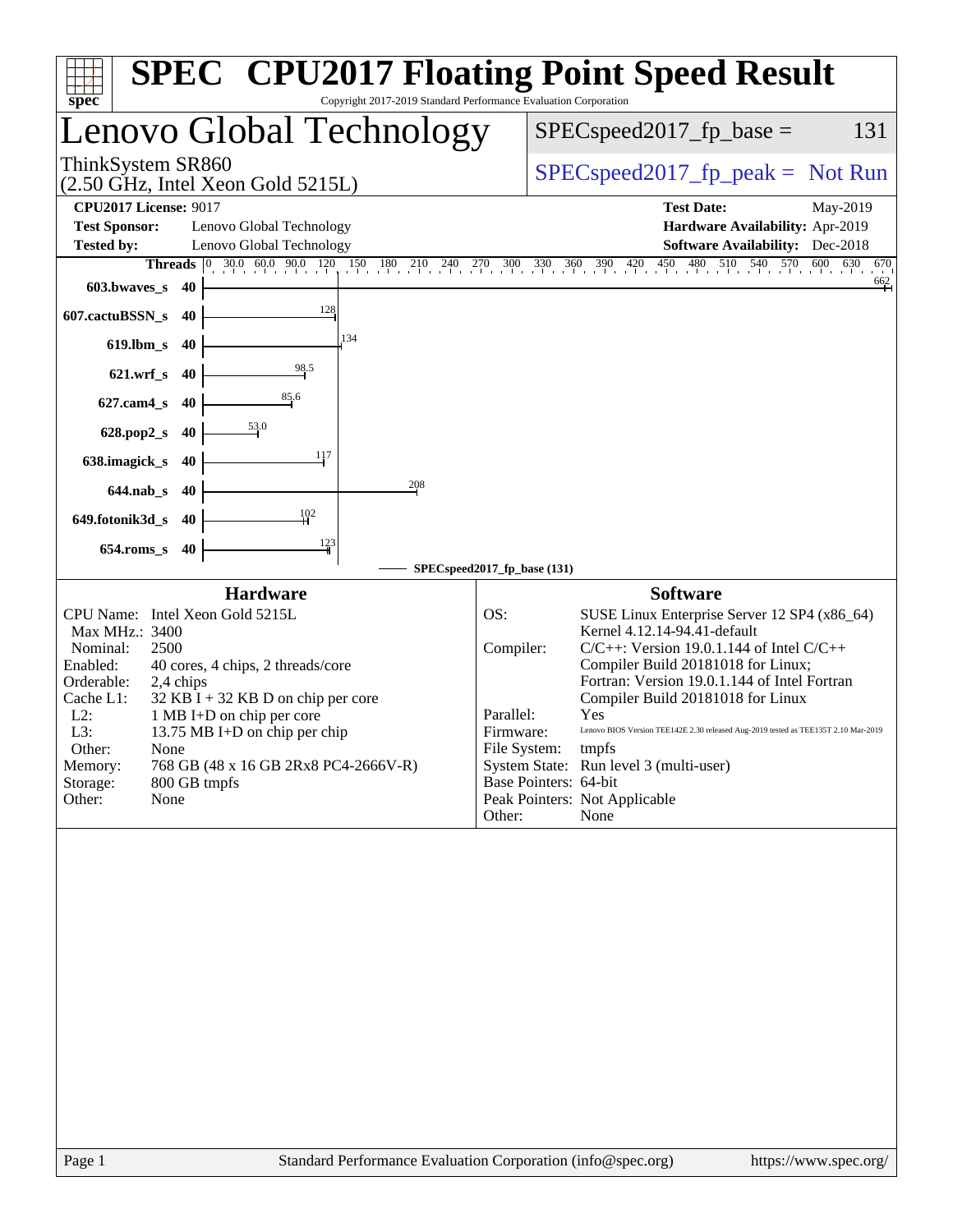

## Lenovo Global Technology

(2.50 GHz, Intel Xeon Gold 5215L)

ThinkSystem SR860<br>  $S$ PECspeed2017\_fp\_peak = Not Run

 $SPEC speed2017_fp\_base = 131$ 

**[Test Sponsor:](http://www.spec.org/auto/cpu2017/Docs/result-fields.html#TestSponsor)** Lenovo Global Technology **[Hardware Availability:](http://www.spec.org/auto/cpu2017/Docs/result-fields.html#HardwareAvailability)** Apr-2019 **[Tested by:](http://www.spec.org/auto/cpu2017/Docs/result-fields.html#Testedby)** Lenovo Global Technology **[Software Availability:](http://www.spec.org/auto/cpu2017/Docs/result-fields.html#SoftwareAvailability)** Dec-2018

**[CPU2017 License:](http://www.spec.org/auto/cpu2017/Docs/result-fields.html#CPU2017License)** 9017 **[Test Date:](http://www.spec.org/auto/cpu2017/Docs/result-fields.html#TestDate)** May-2019

### **[Results Table](http://www.spec.org/auto/cpu2017/Docs/result-fields.html#ResultsTable)**

|                                   | <b>Base</b>    |                |                |                |       | <b>Peak</b>    |            |                |                |              |                |              |                |              |
|-----------------------------------|----------------|----------------|----------------|----------------|-------|----------------|------------|----------------|----------------|--------------|----------------|--------------|----------------|--------------|
| <b>Benchmark</b>                  | <b>Threads</b> | <b>Seconds</b> | Ratio          | <b>Seconds</b> | Ratio | <b>Seconds</b> | Ratio      | <b>Threads</b> | <b>Seconds</b> | <b>Ratio</b> | <b>Seconds</b> | <b>Ratio</b> | <b>Seconds</b> | <b>Ratio</b> |
| $603.bwaves$ s                    | 40             | 88.2           | 669            | 89.1           | 662   | 89.1           | 662        |                |                |              |                |              |                |              |
| 607.cactuBSSN s                   | 40             | 130            | 128            | 130            | 129   | 130            | 128        |                |                |              |                |              |                |              |
| $619.1$ bm s                      | 40             | 39.1           | 134            | 39.0           | 134   | <b>39.0</b>    | 134        |                |                |              |                |              |                |              |
| $621$ .wrf s                      | 40             | <u>134</u>     | 98.5           | 135            | 98.1  | 134            | 98.8       |                |                |              |                |              |                |              |
| $627.cam4_s$                      | 40             | 103            | 86.0           | 104            | 85.4  | 104            | 85.6       |                |                |              |                |              |                |              |
| $628.pop2_s$                      | 40             | 227            | 52.4           | 222            | 53.4  | 224            | 53.0       |                |                |              |                |              |                |              |
| 638.imagick_s                     | 40             | 123            | 117            | 123            | 117   | 123            | 117        |                |                |              |                |              |                |              |
| $644$ .nab s                      | 40             | 84.1           | 208            | 84.1           | 208   | 84.1           | 208        |                |                |              |                |              |                |              |
| 649.fotonik3d s                   | 40             | 93.3           | 97.7           | 89.7           | 102   | 89.2           | 102        |                |                |              |                |              |                |              |
| $654$ .roms s                     | 40             | 128            | 123            | 131            | 121   | 128            | <u>123</u> |                |                |              |                |              |                |              |
| $SPEC speed2017$ fp base =<br>131 |                |                |                |                |       |                |            |                |                |              |                |              |                |              |
| $SPECspeed2017_fp\_peak =$        |                |                | <b>Not Run</b> |                |       |                |            |                |                |              |                |              |                |              |

Results appear in the [order in which they were run.](http://www.spec.org/auto/cpu2017/Docs/result-fields.html#RunOrder) Bold underlined text [indicates a median measurement](http://www.spec.org/auto/cpu2017/Docs/result-fields.html#Median).

#### **[Operating System Notes](http://www.spec.org/auto/cpu2017/Docs/result-fields.html#OperatingSystemNotes)**

```
 Stack size set to unlimited using "ulimit -s unlimited"
 Tmpfs filesystem can be set with:
 mount -t tmpfs -o size=800g tmpfs /home
 Process tuning setting:
  echo 50000 > /proc/sys/kernel/sched_cfs_bandwidth_slice_us
  echo 240000000 > /proc/sys/kernel/sched_latency_ns
  echo 5000000 > /proc/sys/kernel/sched_migration_cost_ns
  echo 100000000 > /proc/sys/kernel/sched_min_granularity_ns
  echo 150000000 > /proc/sys/kernel/sched_wakeup_granularity_ns
```
#### **[General Notes](http://www.spec.org/auto/cpu2017/Docs/result-fields.html#GeneralNotes)**

Environment variables set by runcpu before the start of the run: KMP\_AFFINITY = "granularity=fine,compact,1,0" LD\_LIBRARY\_PATH = "/home/cpu2017-1.0.5-ic19.0u1/lib/intel64" OMP\_STACKSIZE = "192M" Binaries compiled on a system with 1x Intel Core i9-7900X CPU + 32GB RAM memory using Redhat Enterprise Linux 7.5 Transparent Huge Pages enabled by default Prior to runcpu invocation Filesystem page cache synced and cleared with: sync; echo 3> /proc/sys/vm/drop\_caches NA: The test sponsor attests, as of date of publication, that CVE-2017-5754 (Meltdown) is mitigated in the system as tested and documented. Yes: The test sponsor attests, as of date of publication, that CVE-2017-5753 (Spectre variant 1) is mitigated in the system as tested and documented.

**(Continued on next page)**

| Page 2 | Standard Performance Evaluation Corporation (info@spec.org) | https://www.spec.org/ |
|--------|-------------------------------------------------------------|-----------------------|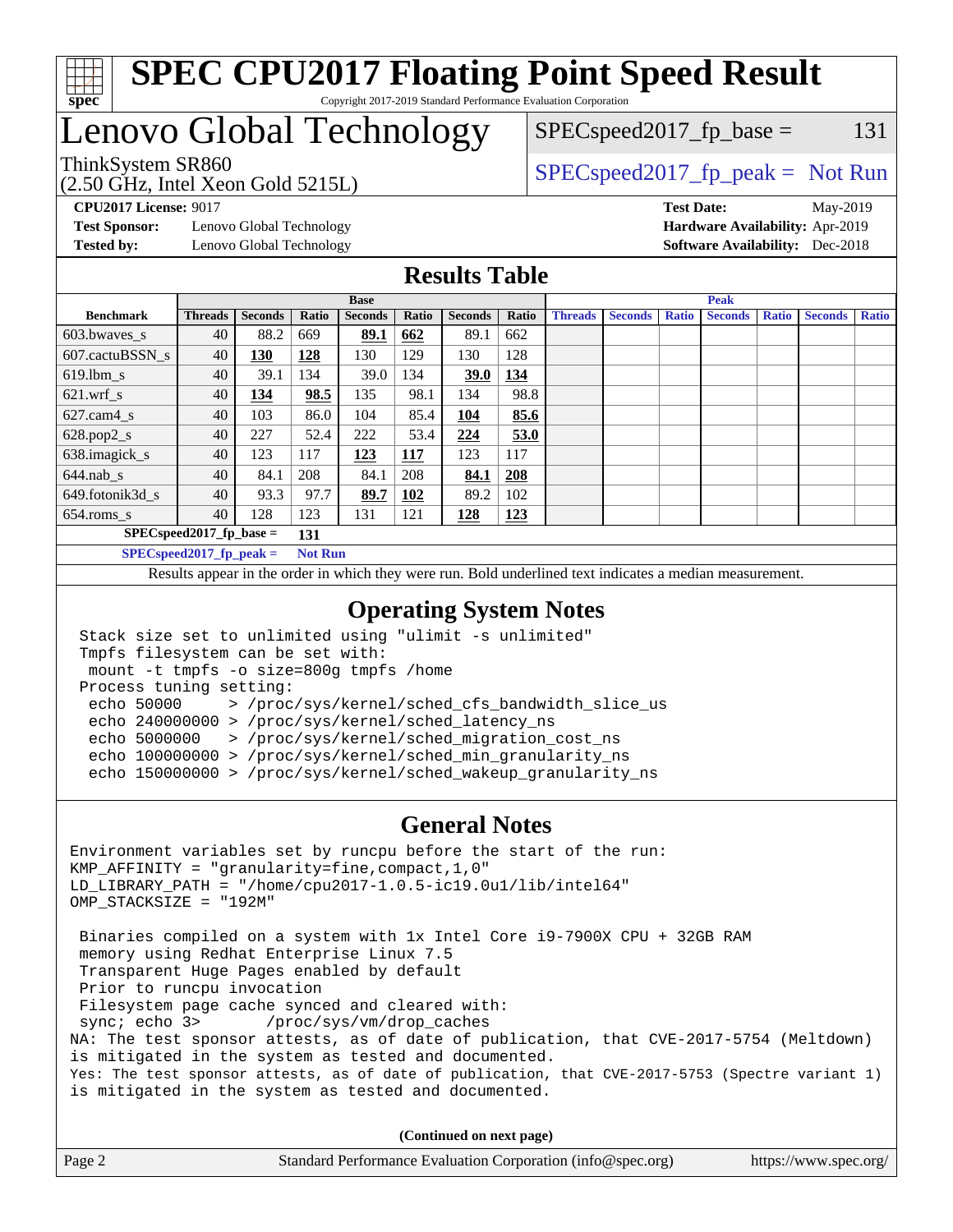

Lenovo Global Technology

 $SPEC speed2017<sub>fp</sub> base = 131$ 

(2.50 GHz, Intel Xeon Gold 5215L)

ThinkSystem SR860<br>  $S$ PECspeed2017\_fp\_peak = Not Run

**[Test Sponsor:](http://www.spec.org/auto/cpu2017/Docs/result-fields.html#TestSponsor)** Lenovo Global Technology **[Hardware Availability:](http://www.spec.org/auto/cpu2017/Docs/result-fields.html#HardwareAvailability)** Apr-2019 **[Tested by:](http://www.spec.org/auto/cpu2017/Docs/result-fields.html#Testedby)** Lenovo Global Technology **[Software Availability:](http://www.spec.org/auto/cpu2017/Docs/result-fields.html#SoftwareAvailability)** Dec-2018

**[CPU2017 License:](http://www.spec.org/auto/cpu2017/Docs/result-fields.html#CPU2017License)** 9017 **[Test Date:](http://www.spec.org/auto/cpu2017/Docs/result-fields.html#TestDate)** May-2019

### **[General Notes \(Continued\)](http://www.spec.org/auto/cpu2017/Docs/result-fields.html#GeneralNotes)**

Yes: The test sponsor attests, as of date of publication, that CVE-2017-5715 (Spectre variant 2) is mitigated in the system as tested and documented. Yes: The test sponsor attests, as of date of publication, that CVE-2018-3640 (Spectre variant 3a) is mitigated in the system as tested and documented. Yes: The test sponsor attests, as of date of publication, that CVE-2018-3639 (Spectre variant 4) is mitigated in the system as tested and documented.

## **[Platform Notes](http://www.spec.org/auto/cpu2017/Docs/result-fields.html#PlatformNotes)**

Page 3 Standard Performance Evaluation Corporation [\(info@spec.org\)](mailto:info@spec.org) <https://www.spec.org/> BIOS configuration: Choose Operating Mode set to Maximum Performance Choose Operating Mode set to Custom Mode Adjacent Cache Prefetch set to Disable MONITOR/MWAIT set to Enable Sysinfo program /home/cpu2017-1.0.5-ic19.0u1/bin/sysinfo Rev: r5974 of 2018-05-19 9bcde8f2999c33d61f64985e45859ea9 running on linux-6lsv Fri May 10 21:33:17 2019 SUT (System Under Test) info as seen by some common utilities. For more information on this section, see <https://www.spec.org/cpu2017/Docs/config.html#sysinfo> From /proc/cpuinfo model name : Intel(R) Xeon(R) Gold 5215L CPU @ 2.50GHz 4 "physical id"s (chips) 80 "processors" cores, siblings (Caution: counting these is hw and system dependent. The following excerpts from /proc/cpuinfo might not be reliable. Use with caution.) cpu cores : 10 siblings : 20 physical 0: cores 0 1 2 3 4 8 9 10 11 12 physical 1: cores 0 1 2 3 4 8 9 10 11 12 physical 2: cores 0 1 2 3 4 8 9 10 11 12 physical 3: cores 0 1 2 3 4 8 9 10 11 12 From lscpu: Architecture: x86\_64 CPU op-mode(s): 32-bit, 64-bit Byte Order: Little Endian  $CPU(s):$  80 On-line CPU(s) list: 0-79 Thread(s) per core: 2 Core(s) per socket: 10 Socket(s): 4 NUMA node(s): 4 Vendor ID: GenuineIntel **(Continued on next page)**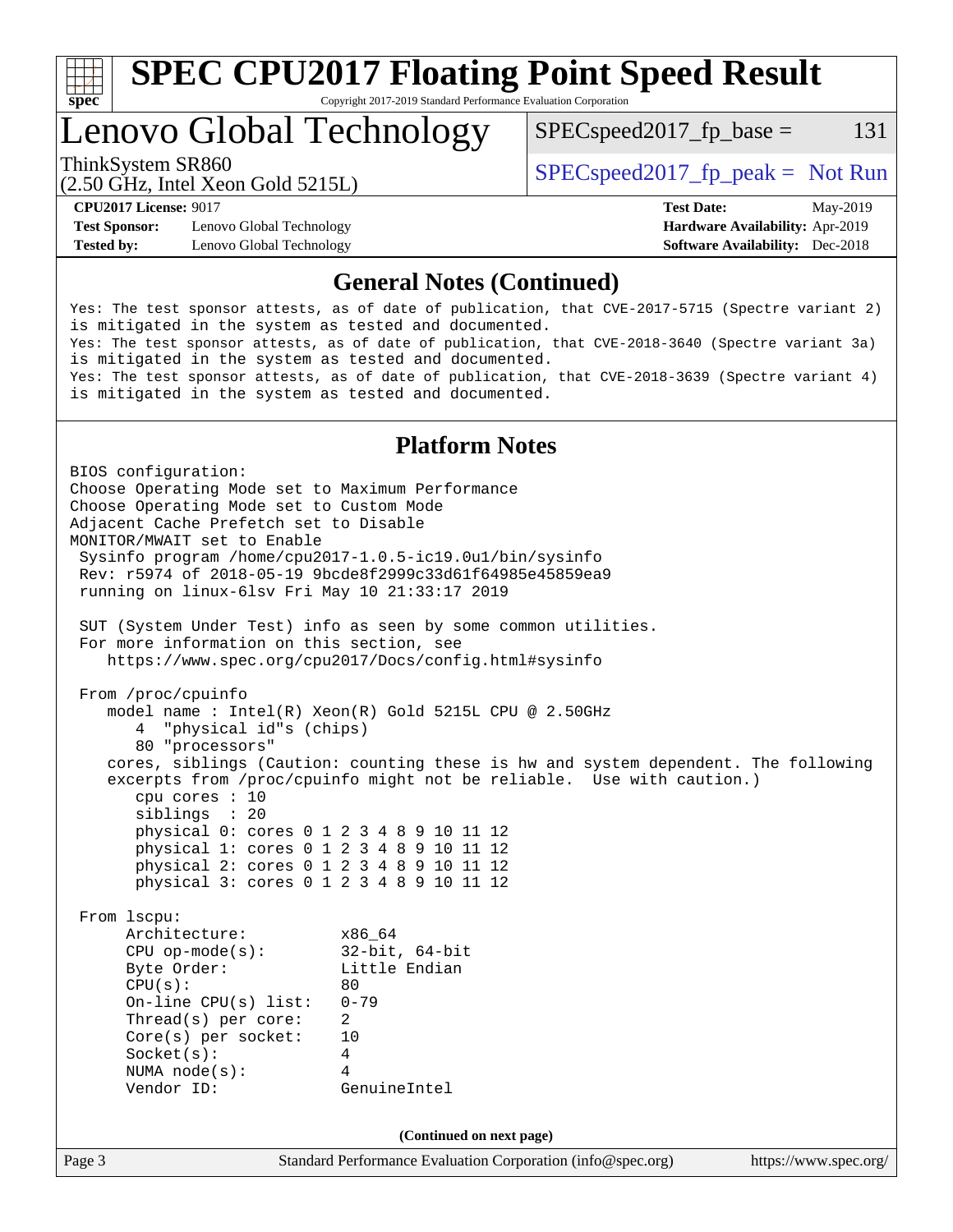

## Lenovo Global Technology

 $SPEC speed2017<sub>fp</sub> base = 131$ 

(2.50 GHz, Intel Xeon Gold 5215L)

ThinkSystem SR860<br>  $S$ PECspeed2017\_fp\_peak = Not Run

**[CPU2017 License:](http://www.spec.org/auto/cpu2017/Docs/result-fields.html#CPU2017License)** 9017 **[Test Date:](http://www.spec.org/auto/cpu2017/Docs/result-fields.html#TestDate)** May-2019

**[Test Sponsor:](http://www.spec.org/auto/cpu2017/Docs/result-fields.html#TestSponsor)** Lenovo Global Technology **[Hardware Availability:](http://www.spec.org/auto/cpu2017/Docs/result-fields.html#HardwareAvailability)** Apr-2019

# **[Tested by:](http://www.spec.org/auto/cpu2017/Docs/result-fields.html#Testedby)** Lenovo Global Technology **[Software Availability:](http://www.spec.org/auto/cpu2017/Docs/result-fields.html#SoftwareAvailability)** Dec-2018

#### **[Platform Notes \(Continued\)](http://www.spec.org/auto/cpu2017/Docs/result-fields.html#PlatformNotes)** CPU family: 6 Model: 85 Model name:  $Intel(R)$  Xeon(R) Gold 5215L CPU @ 2.50GHz Stepping: 6 CPU MHz: 2500.000 CPU max MHz: 3400.0000 CPU min MHz:  $1000.0000$ <br>BogoMIPS: 5000.00 BogoMIPS: Virtualization: VT-x L1d cache: 32K L1i cache: 32K L2 cache: 1024K L3 cache: 14080K NUMA node0 CPU(s): 0-9,40-49 NUMA node1 CPU(s): 10-19,50-59 NUMA node2 CPU(s): 20-29,60-69 NUMA node3 CPU(s): 30-39,70-79 Flags: fpu vme de pse tsc msr pae mce cx8 apic sep mtrr pge mca cmov pat pse36 clflush dts acpi mmx fxsr sse sse2 ss ht tm pbe syscall nx pdpe1gb rdtscp lm constant\_tsc art arch\_perfmon pebs bts rep\_good nopl xtopology nonstop\_tsc cpuid aperfmperf pni pclmulqdq dtes64 monitor ds\_cpl vmx smx est tm2 ssse3 sdbg fma cx16 xtpr pdcm pcid dca sse4\_1 sse4\_2 x2apic movbe popcnt tsc\_deadline\_timer aes xsave avx f16c rdrand lahf\_lm abm 3dnowprefetch cpuid\_fault epb cat\_l3 cdp\_l3 invpcid\_single ssbd mba ibrs ibpb stibp tpr\_shadow vnmi flexpriority ept vpid fsgsbase tsc\_adjust bmi1 hle avx2 smep bmi2 erms invpcid rtm cqm mpx rdt\_a avx512f avx512dq rdseed adx smap clflushopt clwb intel\_pt avx512cd avx512bw avx512vl xsaveopt xsavec xgetbv1 xsaves cqm\_llc cqm\_occup\_llc cqm\_mbm\_total cqm\_mbm\_local dtherm ida arat pln pts pku ospke avx512\_vnni flush\_l1d arch\_capabilities /proc/cpuinfo cache data cache size : 14080 KB From numactl --hardware WARNING: a numactl 'node' might or might not correspond to a physical chip.

 available: 4 nodes (0-3) node 0 cpus: 0 1 2 3 4 5 6 7 8 9 40 41 42 43 44 45 46 47 48 49 node 0 size: 193133 MB node 0 free: 192034 MB node 1 cpus: 10 11 12 13 14 15 16 17 18 19 50 51 52 53 54 55 56 57 58 59 node 1 size: 193492 MB node 1 free: 181019 MB node 2 cpus: 20 21 22 23 24 25 26 27 28 29 60 61 62 63 64 65 66 67 68 69 node 2 size: 193521 MB node 2 free: 193335 MB node 3 cpus: 30 31 32 33 34 35 36 37 38 39 70 71 72 73 74 75 76 77 78 79 node 3 size: 193519 MB node 3 free: 193333 MB

**(Continued on next page)**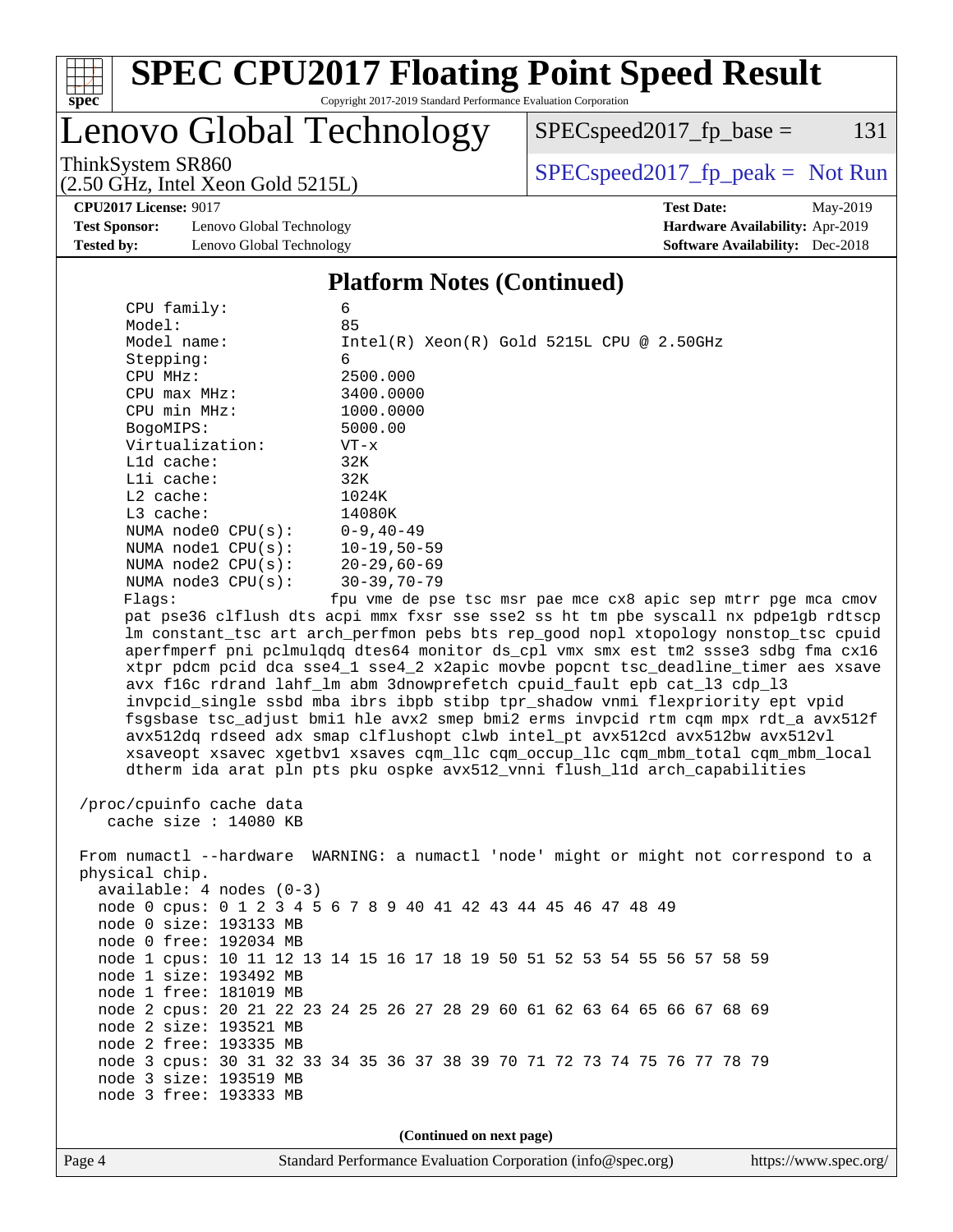| <b>SPEC CPU2017 Floating Point Speed Result</b><br>Copyright 2017-2019 Standard Performance Evaluation Corporation<br>spec <sup>®</sup>                                                                                                                                                                                                                                                                                                                                                                                                                                                                                                                                                                                                                                                                                                                                                                                                                                                                                                                                                                                                                                                                                                                                                                                                                              |                                                                                                            |
|----------------------------------------------------------------------------------------------------------------------------------------------------------------------------------------------------------------------------------------------------------------------------------------------------------------------------------------------------------------------------------------------------------------------------------------------------------------------------------------------------------------------------------------------------------------------------------------------------------------------------------------------------------------------------------------------------------------------------------------------------------------------------------------------------------------------------------------------------------------------------------------------------------------------------------------------------------------------------------------------------------------------------------------------------------------------------------------------------------------------------------------------------------------------------------------------------------------------------------------------------------------------------------------------------------------------------------------------------------------------|------------------------------------------------------------------------------------------------------------|
| <b>Lenovo Global Technology</b>                                                                                                                                                                                                                                                                                                                                                                                                                                                                                                                                                                                                                                                                                                                                                                                                                                                                                                                                                                                                                                                                                                                                                                                                                                                                                                                                      | $SPEC speed2017fr base =$<br>131                                                                           |
| ThinkSystem SR860<br>$(2.50 \text{ GHz}, \text{Intel Xeon Gold } 5215L)$                                                                                                                                                                                                                                                                                                                                                                                                                                                                                                                                                                                                                                                                                                                                                                                                                                                                                                                                                                                                                                                                                                                                                                                                                                                                                             | $SPEC speed2017rfp peak = Not Run$                                                                         |
| <b>CPU2017 License: 9017</b><br><b>Test Sponsor:</b><br>Lenovo Global Technology<br><b>Tested by:</b><br>Lenovo Global Technology                                                                                                                                                                                                                                                                                                                                                                                                                                                                                                                                                                                                                                                                                                                                                                                                                                                                                                                                                                                                                                                                                                                                                                                                                                    | <b>Test Date:</b><br>May-2019<br>Hardware Availability: Apr-2019<br><b>Software Availability:</b> Dec-2018 |
| <b>Platform Notes (Continued)</b>                                                                                                                                                                                                                                                                                                                                                                                                                                                                                                                                                                                                                                                                                                                                                                                                                                                                                                                                                                                                                                                                                                                                                                                                                                                                                                                                    |                                                                                                            |
| node distances:<br>node<br>$\mathbf{0}$<br>1<br>2<br>3<br>0:<br>21<br>10<br>21<br>31<br>1:<br>21 10<br>31<br>21<br>2:<br>10<br>21<br>- 31<br>21<br>3:<br>21<br>21<br>10<br>31<br>From /proc/meminfo<br>MemTotal:<br>792235252 kB<br>HugePages_Total:<br>0<br>Hugepagesize:<br>2048 kB<br>From /etc/*release* /etc/*version*<br>SuSE-release:<br>SUSE Linux Enterprise Server 12 (x86_64)<br>$VERSION = 12$<br>PATCHLEVEL = $4$<br># This file is deprecated and will be removed in a future service pack or release.<br># Please check /etc/os-release for details about this release.<br>os-release:<br>NAME="SLES"<br>VERSION="12-SP4"<br>VERSION_ID="12.4"<br>PRETTY_NAME="SUSE Linux Enterprise Server 12 SP4"<br>ID="sles"<br>$ANSI$ _COLOR=" $0:32$ "<br>CPE_NAME="cpe:/o:suse:sles:12:sp4"<br>uname $-a$ :<br>Linux linux-61sv 4.12.14-94.41-default #1 SMP Wed Oct 31 12:25:04 UTC 2018 (3090901)<br>x86_64 x86_64 x86_64 GNU/Linux<br>Kernel self-reported vulnerability status:<br>CVE-2017-5754 (Meltdown):<br>Not affected<br>CVE-2017-5753 (Spectre variant 1): Mitigation: __user pointer sanitization<br>CVE-2017-5715 (Spectre variant 2): Mitigation: Indirect Branch Restricted Speculation,<br>IBPB, IBRS FW<br>run-level 3 May 10 18:50<br>SPEC is set to: /home/cpu2017-1.0.5-ic19.0u1<br>Filesystem<br>Size Used Avail Use% Mounted on<br>Type |                                                                                                            |
| tmpfs 800G 8.3G 792G<br>2% /home<br>tmpfs<br>Additional information from dmidecode follows. WARNING: Use caution when you interpret                                                                                                                                                                                                                                                                                                                                                                                                                                                                                                                                                                                                                                                                                                                                                                                                                                                                                                                                                                                                                                                                                                                                                                                                                                  |                                                                                                            |
| this section. The 'dmidecode' program reads system data which is "intended to allow                                                                                                                                                                                                                                                                                                                                                                                                                                                                                                                                                                                                                                                                                                                                                                                                                                                                                                                                                                                                                                                                                                                                                                                                                                                                                  |                                                                                                            |
| (Continued on next page)<br>Page 5<br>Standard Performance Evaluation Corporation (info@spec.org)                                                                                                                                                                                                                                                                                                                                                                                                                                                                                                                                                                                                                                                                                                                                                                                                                                                                                                                                                                                                                                                                                                                                                                                                                                                                    | https://www.spec.org/                                                                                      |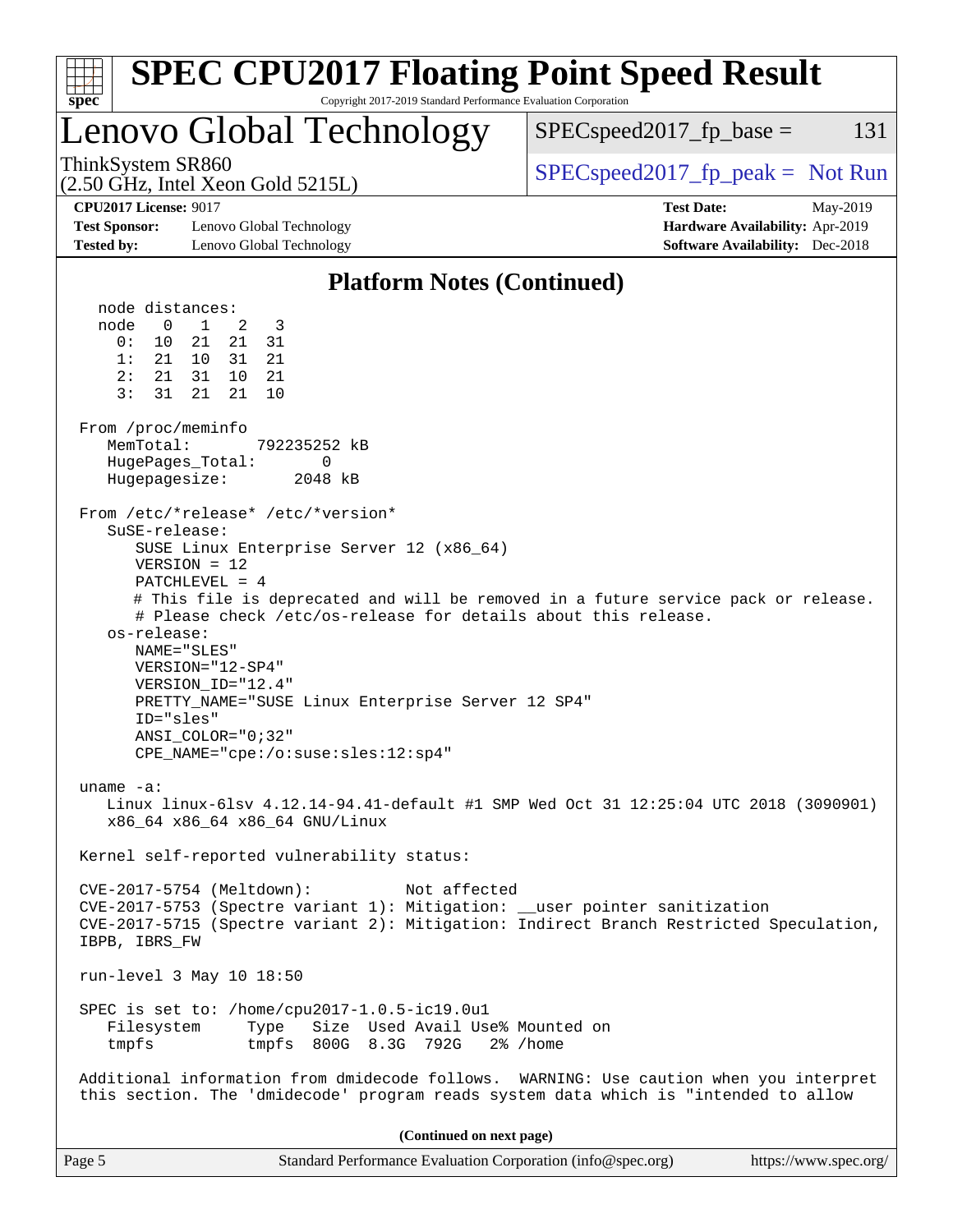

## Lenovo Global Technology

 $SPEC speed2017_fp\_base = 131$ 

(2.50 GHz, Intel Xeon Gold 5215L)

ThinkSystem SR860<br>  $S$ PECspeed2017\_fp\_peak = Not Run

**[Test Sponsor:](http://www.spec.org/auto/cpu2017/Docs/result-fields.html#TestSponsor)** Lenovo Global Technology **[Hardware Availability:](http://www.spec.org/auto/cpu2017/Docs/result-fields.html#HardwareAvailability)** Apr-2019 **[Tested by:](http://www.spec.org/auto/cpu2017/Docs/result-fields.html#Testedby)** Lenovo Global Technology **[Software Availability:](http://www.spec.org/auto/cpu2017/Docs/result-fields.html#SoftwareAvailability)** Dec-2018

**[CPU2017 License:](http://www.spec.org/auto/cpu2017/Docs/result-fields.html#CPU2017License)** 9017 **[Test Date:](http://www.spec.org/auto/cpu2017/Docs/result-fields.html#TestDate)** May-2019

#### **[Platform Notes \(Continued\)](http://www.spec.org/auto/cpu2017/Docs/result-fields.html#PlatformNotes)**

 hardware to be accurately determined", but the intent may not be met, as there are frequent changes to hardware, firmware, and the "DMTF SMBIOS" standard. BIOS Lenovo -[TEE135T-2.10]- 03/21/2019 Memory: 48x Samsung M393A2K43BB1-CTD 16 GB 2 rank 2666

(End of data from sysinfo program)

#### **[Compiler Version Notes](http://www.spec.org/auto/cpu2017/Docs/result-fields.html#CompilerVersionNotes)**

Page 6 Standard Performance Evaluation Corporation [\(info@spec.org\)](mailto:info@spec.org) <https://www.spec.org/> ============================================================================== CC 619.lbm\_s(base) 638.imagick\_s(base) 644.nab\_s(base) ------------------------------------------------------------------------------ Intel(R) C Intel(R) 64 Compiler for applications running on Intel(R)  $64$ , Version 19.0.1.144 Build 20181018 Copyright (C) 1985-2018 Intel Corporation. All rights reserved. ------------------------------------------------------------------------------ ============================================================================== FC 607.cactuBSSN\_s(base) ------------------------------------------------------------------------------ Intel(R) C++ Intel(R) 64 Compiler for applications running on Intel(R)  $64$ , Version 19.0.1.144 Build 20181018 Copyright (C) 1985-2018 Intel Corporation. All rights reserved. Intel(R) C Intel(R) 64 Compiler for applications running on Intel(R) 64, Version 19.0.1.144 Build 20181018 Copyright (C) 1985-2018 Intel Corporation. All rights reserved. Intel(R) Fortran Intel(R) 64 Compiler for applications running on Intel(R) 64, Version 19.0.1.144 Build 20181018 Copyright (C) 1985-2018 Intel Corporation. All rights reserved. ------------------------------------------------------------------------------ ============================================================================== FC 603.bwaves s(base) 649.fotonik3d\_s(base) 654.roms\_s(base) ------------------------------------------------------------------------------ Intel(R) Fortran Intel(R) 64 Compiler for applications running on Intel(R) 64, Version 19.0.1.144 Build 20181018 Copyright (C) 1985-2018 Intel Corporation. All rights reserved. ------------------------------------------------------------------------------ ============================================================================== CC 621.wrf\_s(base) 627.cam4\_s(base) 628.pop2\_s(base) ------------------------------------------------------------------------------ Intel(R) Fortran Intel(R) 64 Compiler for applications running on Intel(R) 64, Version 19.0.1.144 Build 20181018 Copyright (C) 1985-2018 Intel Corporation. All rights reserved. **(Continued on next page)**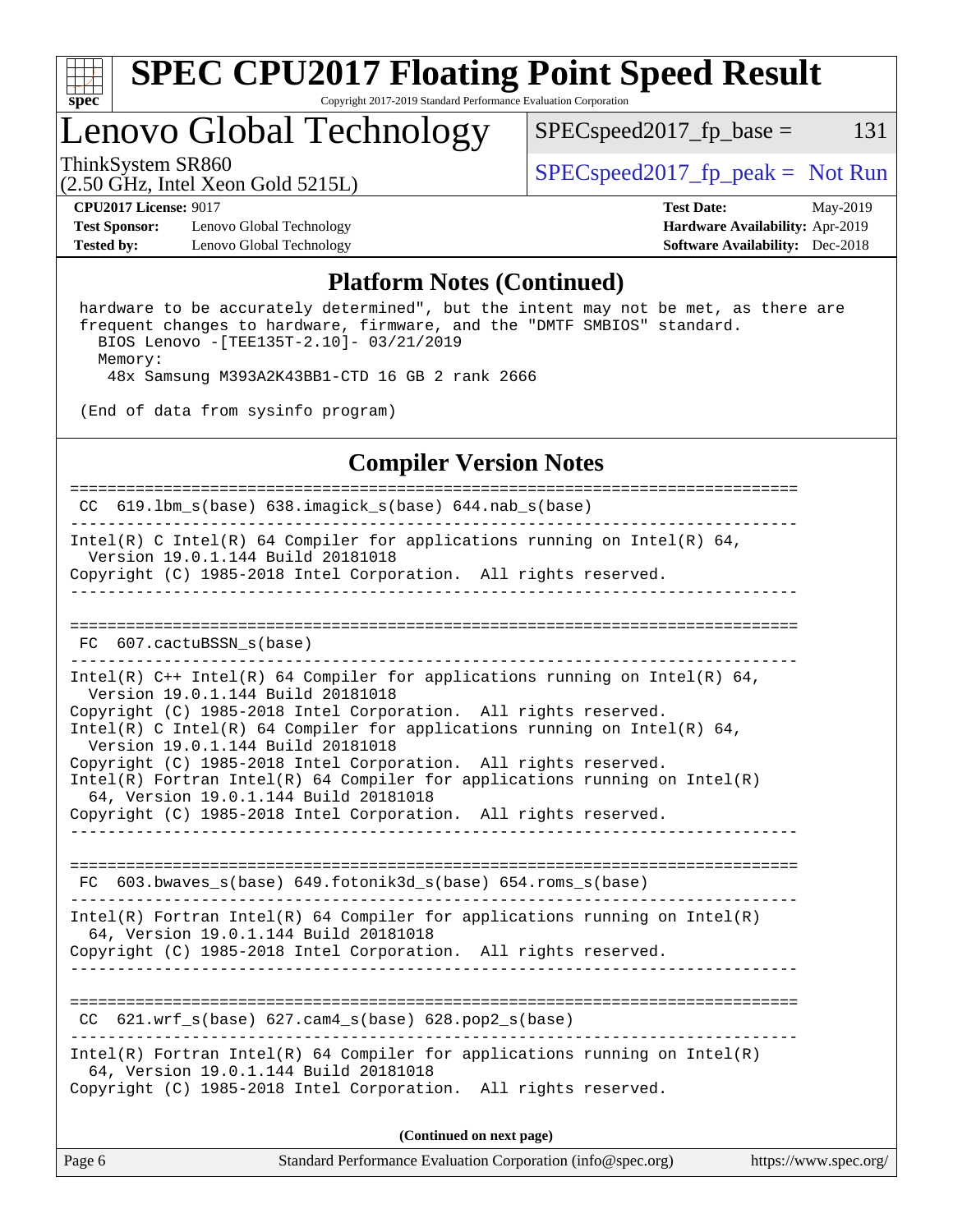

## Lenovo Global Technology

 $SPEC speed2017_f p\_base = 131$ 

(2.50 GHz, Intel Xeon Gold 5215L)

ThinkSystem SR860<br>  $S$ PECspeed2017\_fp\_peak = Not Run

**[Test Sponsor:](http://www.spec.org/auto/cpu2017/Docs/result-fields.html#TestSponsor)** Lenovo Global Technology **[Hardware Availability:](http://www.spec.org/auto/cpu2017/Docs/result-fields.html#HardwareAvailability)** Apr-2019 **[Tested by:](http://www.spec.org/auto/cpu2017/Docs/result-fields.html#Testedby)** Lenovo Global Technology **[Software Availability:](http://www.spec.org/auto/cpu2017/Docs/result-fields.html#SoftwareAvailability)** Dec-2018

**[CPU2017 License:](http://www.spec.org/auto/cpu2017/Docs/result-fields.html#CPU2017License)** 9017 **[Test Date:](http://www.spec.org/auto/cpu2017/Docs/result-fields.html#TestDate)** May-2019

### **[Compiler Version Notes \(Continued\)](http://www.spec.org/auto/cpu2017/Docs/result-fields.html#CompilerVersionNotes)**

Intel(R) C Intel(R) 64 Compiler for applications running on Intel(R)  $64$ , Version 19.0.1.144 Build 20181018 Copyright (C) 1985-2018 Intel Corporation. All rights reserved. ------------------------------------------------------------------------------

**[Base Compiler Invocation](http://www.spec.org/auto/cpu2017/Docs/result-fields.html#BaseCompilerInvocation)**

[C benchmarks](http://www.spec.org/auto/cpu2017/Docs/result-fields.html#Cbenchmarks): [icc -m64 -std=c11](http://www.spec.org/cpu2017/results/res2019q3/cpu2017-20190708-15974.flags.html#user_CCbase_intel_icc_64bit_c11_33ee0cdaae7deeeab2a9725423ba97205ce30f63b9926c2519791662299b76a0318f32ddfffdc46587804de3178b4f9328c46fa7c2b0cd779d7a61945c91cd35)

[Fortran benchmarks](http://www.spec.org/auto/cpu2017/Docs/result-fields.html#Fortranbenchmarks): [ifort -m64](http://www.spec.org/cpu2017/results/res2019q3/cpu2017-20190708-15974.flags.html#user_FCbase_intel_ifort_64bit_24f2bb282fbaeffd6157abe4f878425411749daecae9a33200eee2bee2fe76f3b89351d69a8130dd5949958ce389cf37ff59a95e7a40d588e8d3a57e0c3fd751)

[Benchmarks using both Fortran and C](http://www.spec.org/auto/cpu2017/Docs/result-fields.html#BenchmarksusingbothFortranandC): [ifort -m64](http://www.spec.org/cpu2017/results/res2019q3/cpu2017-20190708-15974.flags.html#user_CC_FCbase_intel_ifort_64bit_24f2bb282fbaeffd6157abe4f878425411749daecae9a33200eee2bee2fe76f3b89351d69a8130dd5949958ce389cf37ff59a95e7a40d588e8d3a57e0c3fd751) [icc -m64 -std=c11](http://www.spec.org/cpu2017/results/res2019q3/cpu2017-20190708-15974.flags.html#user_CC_FCbase_intel_icc_64bit_c11_33ee0cdaae7deeeab2a9725423ba97205ce30f63b9926c2519791662299b76a0318f32ddfffdc46587804de3178b4f9328c46fa7c2b0cd779d7a61945c91cd35)

[Benchmarks using Fortran, C, and C++:](http://www.spec.org/auto/cpu2017/Docs/result-fields.html#BenchmarksusingFortranCandCXX) [icpc -m64](http://www.spec.org/cpu2017/results/res2019q3/cpu2017-20190708-15974.flags.html#user_CC_CXX_FCbase_intel_icpc_64bit_4ecb2543ae3f1412ef961e0650ca070fec7b7afdcd6ed48761b84423119d1bf6bdf5cad15b44d48e7256388bc77273b966e5eb805aefd121eb22e9299b2ec9d9) [icc -m64 -std=c11](http://www.spec.org/cpu2017/results/res2019q3/cpu2017-20190708-15974.flags.html#user_CC_CXX_FCbase_intel_icc_64bit_c11_33ee0cdaae7deeeab2a9725423ba97205ce30f63b9926c2519791662299b76a0318f32ddfffdc46587804de3178b4f9328c46fa7c2b0cd779d7a61945c91cd35) [ifort -m64](http://www.spec.org/cpu2017/results/res2019q3/cpu2017-20190708-15974.flags.html#user_CC_CXX_FCbase_intel_ifort_64bit_24f2bb282fbaeffd6157abe4f878425411749daecae9a33200eee2bee2fe76f3b89351d69a8130dd5949958ce389cf37ff59a95e7a40d588e8d3a57e0c3fd751)

## **[Base Portability Flags](http://www.spec.org/auto/cpu2017/Docs/result-fields.html#BasePortabilityFlags)**

 603.bwaves\_s: [-DSPEC\\_LP64](http://www.spec.org/cpu2017/results/res2019q3/cpu2017-20190708-15974.flags.html#suite_basePORTABILITY603_bwaves_s_DSPEC_LP64) 607.cactuBSSN\_s: [-DSPEC\\_LP64](http://www.spec.org/cpu2017/results/res2019q3/cpu2017-20190708-15974.flags.html#suite_basePORTABILITY607_cactuBSSN_s_DSPEC_LP64) 619.lbm\_s: [-DSPEC\\_LP64](http://www.spec.org/cpu2017/results/res2019q3/cpu2017-20190708-15974.flags.html#suite_basePORTABILITY619_lbm_s_DSPEC_LP64) 621.wrf\_s: [-DSPEC\\_LP64](http://www.spec.org/cpu2017/results/res2019q3/cpu2017-20190708-15974.flags.html#suite_basePORTABILITY621_wrf_s_DSPEC_LP64) [-DSPEC\\_CASE\\_FLAG](http://www.spec.org/cpu2017/results/res2019q3/cpu2017-20190708-15974.flags.html#b621.wrf_s_baseCPORTABILITY_DSPEC_CASE_FLAG) [-convert big\\_endian](http://www.spec.org/cpu2017/results/res2019q3/cpu2017-20190708-15974.flags.html#user_baseFPORTABILITY621_wrf_s_convert_big_endian_c3194028bc08c63ac5d04de18c48ce6d347e4e562e8892b8bdbdc0214820426deb8554edfa529a3fb25a586e65a3d812c835984020483e7e73212c4d31a38223) 627.cam4\_s: [-DSPEC\\_LP64](http://www.spec.org/cpu2017/results/res2019q3/cpu2017-20190708-15974.flags.html#suite_basePORTABILITY627_cam4_s_DSPEC_LP64) [-DSPEC\\_CASE\\_FLAG](http://www.spec.org/cpu2017/results/res2019q3/cpu2017-20190708-15974.flags.html#b627.cam4_s_baseCPORTABILITY_DSPEC_CASE_FLAG) 628.pop2\_s: [-DSPEC\\_LP64](http://www.spec.org/cpu2017/results/res2019q3/cpu2017-20190708-15974.flags.html#suite_basePORTABILITY628_pop2_s_DSPEC_LP64) [-DSPEC\\_CASE\\_FLAG](http://www.spec.org/cpu2017/results/res2019q3/cpu2017-20190708-15974.flags.html#b628.pop2_s_baseCPORTABILITY_DSPEC_CASE_FLAG) [-convert big\\_endian](http://www.spec.org/cpu2017/results/res2019q3/cpu2017-20190708-15974.flags.html#user_baseFPORTABILITY628_pop2_s_convert_big_endian_c3194028bc08c63ac5d04de18c48ce6d347e4e562e8892b8bdbdc0214820426deb8554edfa529a3fb25a586e65a3d812c835984020483e7e73212c4d31a38223) [-assume byterecl](http://www.spec.org/cpu2017/results/res2019q3/cpu2017-20190708-15974.flags.html#user_baseFPORTABILITY628_pop2_s_assume_byterecl_7e47d18b9513cf18525430bbf0f2177aa9bf368bc7a059c09b2c06a34b53bd3447c950d3f8d6c70e3faf3a05c8557d66a5798b567902e8849adc142926523472) 638.imagick\_s: [-DSPEC\\_LP64](http://www.spec.org/cpu2017/results/res2019q3/cpu2017-20190708-15974.flags.html#suite_basePORTABILITY638_imagick_s_DSPEC_LP64) 644.nab\_s: [-DSPEC\\_LP64](http://www.spec.org/cpu2017/results/res2019q3/cpu2017-20190708-15974.flags.html#suite_basePORTABILITY644_nab_s_DSPEC_LP64) 649.fotonik3d\_s: [-DSPEC\\_LP64](http://www.spec.org/cpu2017/results/res2019q3/cpu2017-20190708-15974.flags.html#suite_basePORTABILITY649_fotonik3d_s_DSPEC_LP64) 654.roms\_s: [-DSPEC\\_LP64](http://www.spec.org/cpu2017/results/res2019q3/cpu2017-20190708-15974.flags.html#suite_basePORTABILITY654_roms_s_DSPEC_LP64)

## **[Base Optimization Flags](http://www.spec.org/auto/cpu2017/Docs/result-fields.html#BaseOptimizationFlags)**

[C benchmarks](http://www.spec.org/auto/cpu2017/Docs/result-fields.html#Cbenchmarks):

[-xCORE-AVX512](http://www.spec.org/cpu2017/results/res2019q3/cpu2017-20190708-15974.flags.html#user_CCbase_f-xCORE-AVX512) [-ipo](http://www.spec.org/cpu2017/results/res2019q3/cpu2017-20190708-15974.flags.html#user_CCbase_f-ipo) [-O3](http://www.spec.org/cpu2017/results/res2019q3/cpu2017-20190708-15974.flags.html#user_CCbase_f-O3) [-no-prec-div](http://www.spec.org/cpu2017/results/res2019q3/cpu2017-20190708-15974.flags.html#user_CCbase_f-no-prec-div) [-qopt-prefetch](http://www.spec.org/cpu2017/results/res2019q3/cpu2017-20190708-15974.flags.html#user_CCbase_f-qopt-prefetch) [-ffinite-math-only](http://www.spec.org/cpu2017/results/res2019q3/cpu2017-20190708-15974.flags.html#user_CCbase_f_finite_math_only_cb91587bd2077682c4b38af759c288ed7c732db004271a9512da14a4f8007909a5f1427ecbf1a0fb78ff2a814402c6114ac565ca162485bbcae155b5e4258871) [-qopt-mem-layout-trans=4](http://www.spec.org/cpu2017/results/res2019q3/cpu2017-20190708-15974.flags.html#user_CCbase_f-qopt-mem-layout-trans_fa39e755916c150a61361b7846f310bcdf6f04e385ef281cadf3647acec3f0ae266d1a1d22d972a7087a248fd4e6ca390a3634700869573d231a252c784941a8) [-qopenmp](http://www.spec.org/cpu2017/results/res2019q3/cpu2017-20190708-15974.flags.html#user_CCbase_qopenmp_16be0c44f24f464004c6784a7acb94aca937f053568ce72f94b139a11c7c168634a55f6653758ddd83bcf7b8463e8028bb0b48b77bcddc6b78d5d95bb1df2967) [-DSPEC\\_OPENMP](http://www.spec.org/cpu2017/results/res2019q3/cpu2017-20190708-15974.flags.html#suite_CCbase_DSPEC_OPENMP)

[Fortran benchmarks](http://www.spec.org/auto/cpu2017/Docs/result-fields.html#Fortranbenchmarks):

[-DSPEC\\_OPENMP](http://www.spec.org/cpu2017/results/res2019q3/cpu2017-20190708-15974.flags.html#suite_FCbase_DSPEC_OPENMP) [-xCORE-AVX512](http://www.spec.org/cpu2017/results/res2019q3/cpu2017-20190708-15974.flags.html#user_FCbase_f-xCORE-AVX512) [-ipo](http://www.spec.org/cpu2017/results/res2019q3/cpu2017-20190708-15974.flags.html#user_FCbase_f-ipo) [-O3](http://www.spec.org/cpu2017/results/res2019q3/cpu2017-20190708-15974.flags.html#user_FCbase_f-O3) [-no-prec-div](http://www.spec.org/cpu2017/results/res2019q3/cpu2017-20190708-15974.flags.html#user_FCbase_f-no-prec-div) [-qopt-prefetch](http://www.spec.org/cpu2017/results/res2019q3/cpu2017-20190708-15974.flags.html#user_FCbase_f-qopt-prefetch)

**(Continued on next page)**

Page 7 Standard Performance Evaluation Corporation [\(info@spec.org\)](mailto:info@spec.org) <https://www.spec.org/>